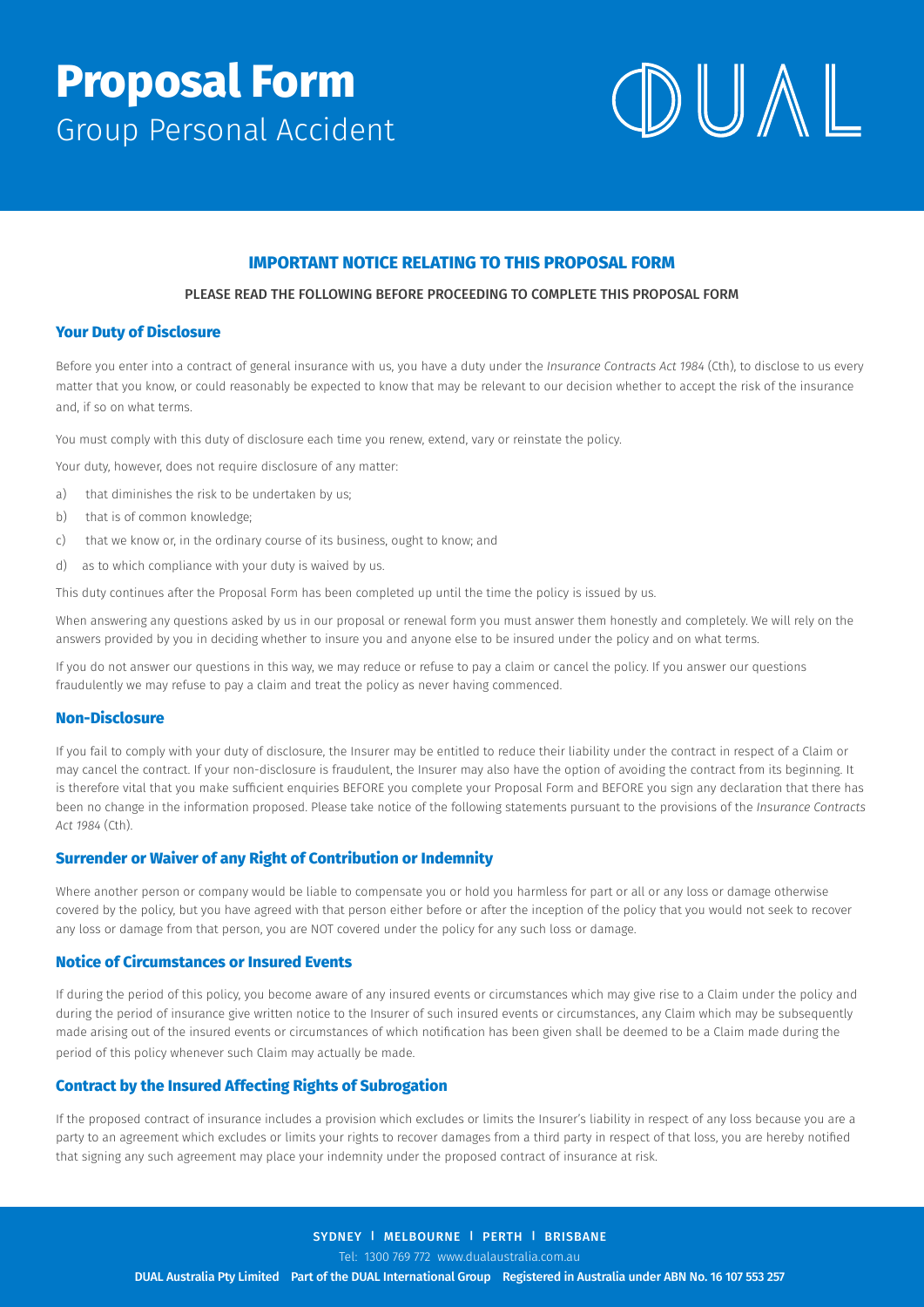**Target Market Determination – Design and Distribution Obligations** 

Pt 7.8A of the *Corporations Act 2001* (Cth) (Corporations Act) and supporting regulations.

A TMD is prepared by the issuer of the product (in this case, DUAL Australia) and aims to provide customers and distributors with sufficient information to understand who the product is designed for. It shows how we have determined the product will likely be consistent with a customer's needs, objectives and financial situation.

Once available, please ensure that you and the client review the TMD to ensure that this product is suitable for the Insured and they form a part of the target market. If you have any queries in relation to the TMD, please do not hesitate to contact us on [dualenquiries@dualaustralia.com.au.](mailto:dualenquiries@dualaustralia.com.au)

DUAL Australia's Target Market Determination (TMD) for this product will be available on our [website](https://www.dualaustralia.com.au/underwriting/accident-and-health) by 5 October 2021 to ensure compliance with

#### **When completing this Proposal Form**

- Please answer all questions giving full and complete answers.
- It is the duty of the Proposer to provide all information that is requested in the Proposal Form as well as to add any additional relevant facts.
	- A relevant fact is such known fact and/or circumstance that may influence in the evaluation of the risk by the insurer. If you have any doubts about what a relevant fact is, please do not hesitate to contact your broker or Insurer.
- If the space provided on the Proposal Form is insufficient, please use a separate signed and dated sheet in order to provide a complete answer to any question.
- The Proposal Form must be completed, signed and dated by a person, who must be of legal capacity and authorised for the purpose of requesting this insurance for the firm who acts as a Proposer.

This Proposal Form does NOT BIND the Proposer to complete the insurance but will form part of any insurance.

#### **Privacy Collection Statement**

At DUAL Australia, we are committed to protecting your privacy and complying with the *Privacy Act 1988* (Cth) ('Privacy Act').

We use your information to assess the risk of providing you with insurance, provide quotations, issue policies and assess claims, on behalf of the insurers we represent. We also use your information to administer any policies we have issued to you and may do so by mail or electronically, unless you tell us that you do not wish to receive electronic communications. If you do not provide us with full information, we may not be able to provide insurance or assess a claim. If you provide us with information about someone else, you must obtain their consent to do so.

We provide your personal information to the insurer we represent when we issue and administer your insurance. When providing a quotation or insurance terms, we will tell you if the insurer is overseas and if so, where they are. We may also provide your information to your broker and our contracted third-party service providers (e.g. claims management companies). We are part of Howden Group Holdings Limited and may provide your information to UK based Group entities who provide us with business support services. If a recipient is not regulated by laws which protect your information in a way that is similar to the Privacy Act, we will take reasonable steps to ensure that they protect your information in the same way we do or seek your consent before disclosing your information to them. We do not trade, rent or sell your information.

Our Privacy Policy contains more information about how to access and correct the information we hold about you and how to make a privacy related complaint, including how we will deal with it. By providing us with your personal information, you consent to its collection and use as outlined above and in our Privacy Policy. Ask us for a copy of our Privacy Policy via email at [privacy@dualaustralia.com.au](mailto:privacy@dualaustralia.com.au) or access it via our website using the following [link.](https://f.hubspotusercontent10.net/hubfs/2597761/DUAL Australia/AUS Assets/AUS Documents/AUS General Documents/DUAL-AUS-Privacy-Policy-09-20.pdf)

|  | <b>Section 1</b> | <b>Details of Applicant</b> |  |  |  |  |
|--|------------------|-----------------------------|--|--|--|--|
|  |                  |                             |  |  |  |  |
|  |                  |                             |  |  |  |  |
|  |                  |                             |  |  |  |  |
|  |                  |                             |  |  |  |  |
|  |                  |                             |  |  |  |  |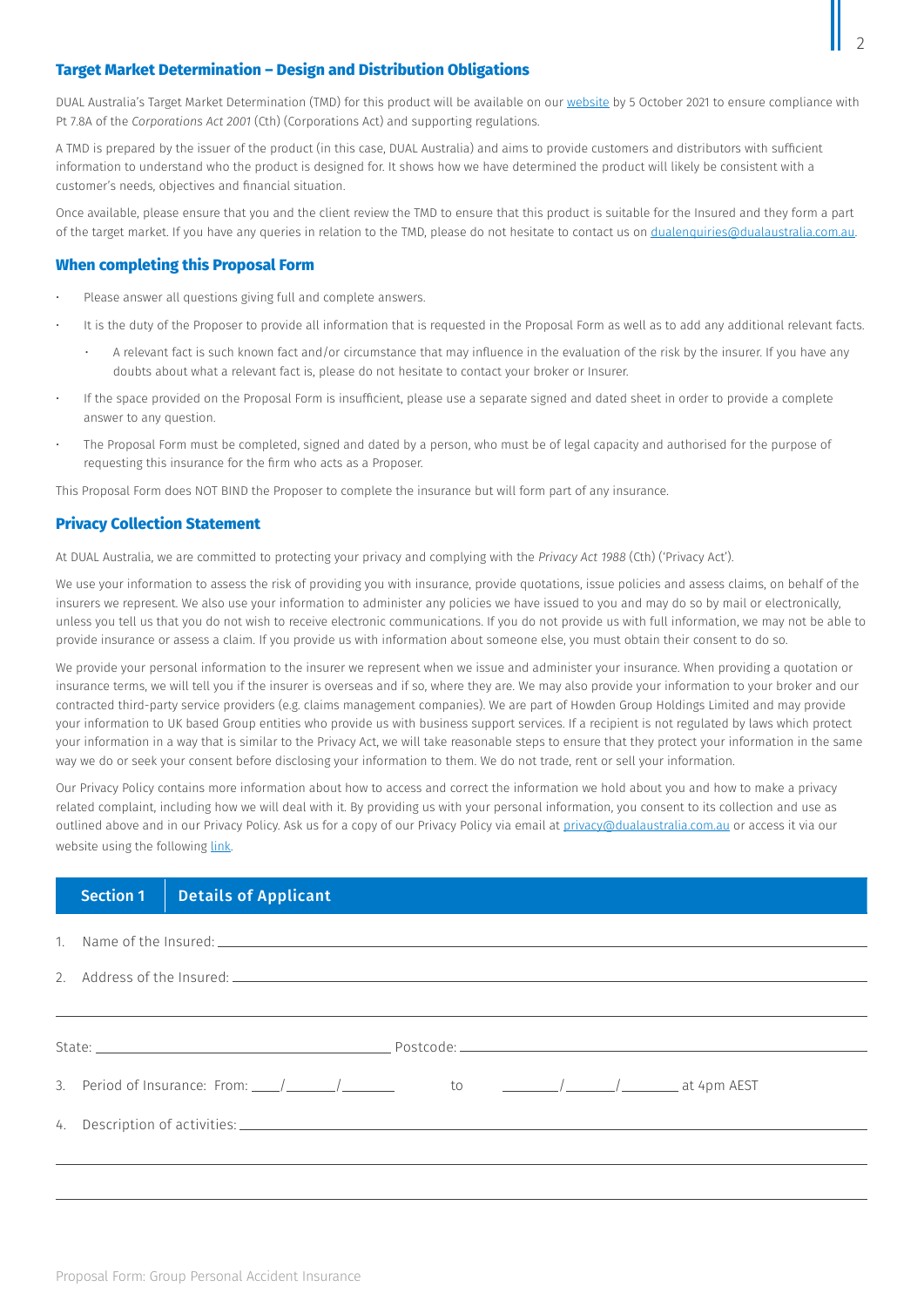| 5. | Frequency of activities: ______________                                                                                                                                                                                                                                                                                              |     |    |
|----|--------------------------------------------------------------------------------------------------------------------------------------------------------------------------------------------------------------------------------------------------------------------------------------------------------------------------------------|-----|----|
| 6. | Number of insured persons to be covered? _____________                                                                                                                                                                                                                                                                               |     |    |
| 7. | Maximum number of insured persons to be covered at any one time?                                                                                                                                                                                                                                                                     |     |    |
| 8. | What is the total estimated wageroll for the coming year? ______________________<br>(Please note this is excluding any commission, bonuses, overtime payments and allowances)                                                                                                                                                        |     |    |
| 9. |                                                                                                                                                                                                                                                                                                                                      |     |    |
|    | 10. Are there any insured persons currently on sick or personal leave that may eventuate<br>as a claim on your personal accident policy or may in the future eventuate in a claim<br>on a personal accident policy?                                                                                                                  | Yes |    |
|    |                                                                                                                                                                                                                                                                                                                                      |     |    |
|    |                                                                                                                                                                                                                                                                                                                                      |     |    |
|    |                                                                                                                                                                                                                                                                                                                                      |     |    |
|    | <b>General Questions</b><br><b>Section 2</b>                                                                                                                                                                                                                                                                                         |     |    |
| 1. | Is the risk currently Insured?                                                                                                                                                                                                                                                                                                       |     |    |
|    | Insured Elsewhere<br>New Business<br>Not Insured                                                                                                                                                                                                                                                                                     |     |    |
| 2. | After enquiry of all Partners, Principals, Directors, Officers, Trustees and Senior Managers:                                                                                                                                                                                                                                        |     |    |
| a. | Have there been any claim(s) made against the Insured or any loss or expense incurred<br>which might fall within the terms of this insurance cover?                                                                                                                                                                                  |     |    |
|    | <b>OR</b>                                                                                                                                                                                                                                                                                                                            |     |    |
| b. | Have any circumstances occurred which may give rise to a claim against the Insured or<br>result in any loss or expense incurred which might fall within the terms of this<br>insurance cover?                                                                                                                                        | Yes |    |
|    | If YES, please attach a claims history on insurer letterhead for all years.                                                                                                                                                                                                                                                          |     |    |
| 3. | Has the Insured or any Partners, Principals, Directors, Officers, Trustees and Senior<br>Managers ever been declined this type of insurance, or had similar insurance cancelled,<br>or had an application for renewal declined (other than insurer exiting that area of<br>insurance), or had special terms or restrictions imposed? | Yes | N0 |
|    |                                                                                                                                                                                                                                                                                                                                      |     |    |
|    |                                                                                                                                                                                                                                                                                                                                      |     |    |
| 4. | Is the Insured domiciled in Australia with no subsidiaries outside Australia<br>or New Zealand?                                                                                                                                                                                                                                      | Yes | Nο |

3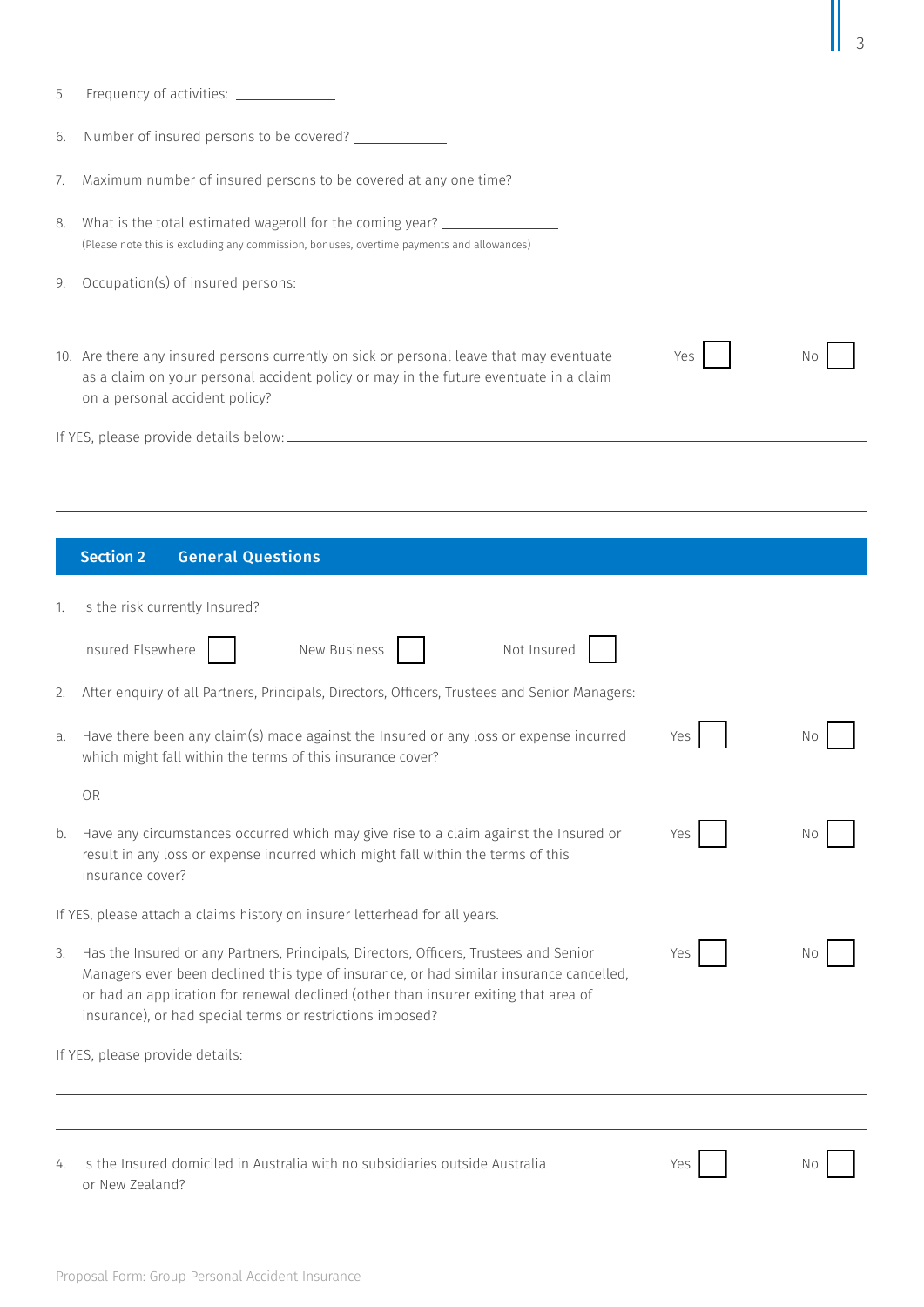| 5. Is the Insured exempt from GST?                                              | Yes No |  |
|---------------------------------------------------------------------------------|--------|--|
| 6. Is the Insured exempt from Stamp Duty?                                       | Yes No |  |
| If you answered YES to question 5 or 6, please attach the supporting documents. |        |  |

Section 3 | Scope of Cover

Please select the scope of cover required:

The coverage afforded by this policy applies 24 hours per day, 365 days per year during the insurance period.

The coverage afforded by this policy applies during working hours only during the insurance period.

The coverage afforded by this policy applies during outside working hours only during the insurance period.

[ ] Other - please specify:

# **Other**

Please declare any other relevant information that may be required to underwrite the risk:

Please note: If there is insufficient space under any of the questions to provide details, please attach and submit answers on a separate document.

| <b>Benefit</b>                                       | <b>Example amount per Insured Person</b>                         | <b>Required Amount (please specify)</b>                                     |
|------------------------------------------------------|------------------------------------------------------------------|-----------------------------------------------------------------------------|
| Accidental Death & Disablement                       | 5 x salary up to a maximum of: \$100,000                         | $\frac{1}{\sqrt{2}}$ x salary up to a maximum of: \$                        |
| Weekly Injury Benefit                                | 85% of salary up to a maximum of:<br>\$1,000 per week            | $\frac{1}{2}$ of salary up to a maximum of $\frac{1}{2}$ _________ per week |
| Benefit Period                                       | 104 weeks                                                        |                                                                             |
| Excess Period                                        | 14 days                                                          |                                                                             |
| Weekly Sickness Benefit*                             | 85% of salary up to a maximum of:<br>\$1,000 per week            | $\frac{1}{2}$ of salary up to a maximum of $\frac{1}{2}$ _________ per week |
| Benefit Period                                       | 104 weeks                                                        |                                                                             |
| Excess Period                                        | 14 days                                                          |                                                                             |
| Fractured Bones                                      | \$3,000                                                          |                                                                             |
| Dental                                               | \$1,000                                                          | $\frac{1}{2}$                                                               |
| <b>Additional Benefits</b>                           |                                                                  |                                                                             |
| Transport to and from work                           | \$25 per day up to a maximum of 12 weeks                         |                                                                             |
| Re-imbursement of professional or<br>membership fees | Two memberships up to a maximum<br>value of \$250 per membership |                                                                             |
| Return to work assistance                            | \$10,000                                                         | \$                                                                          |

4